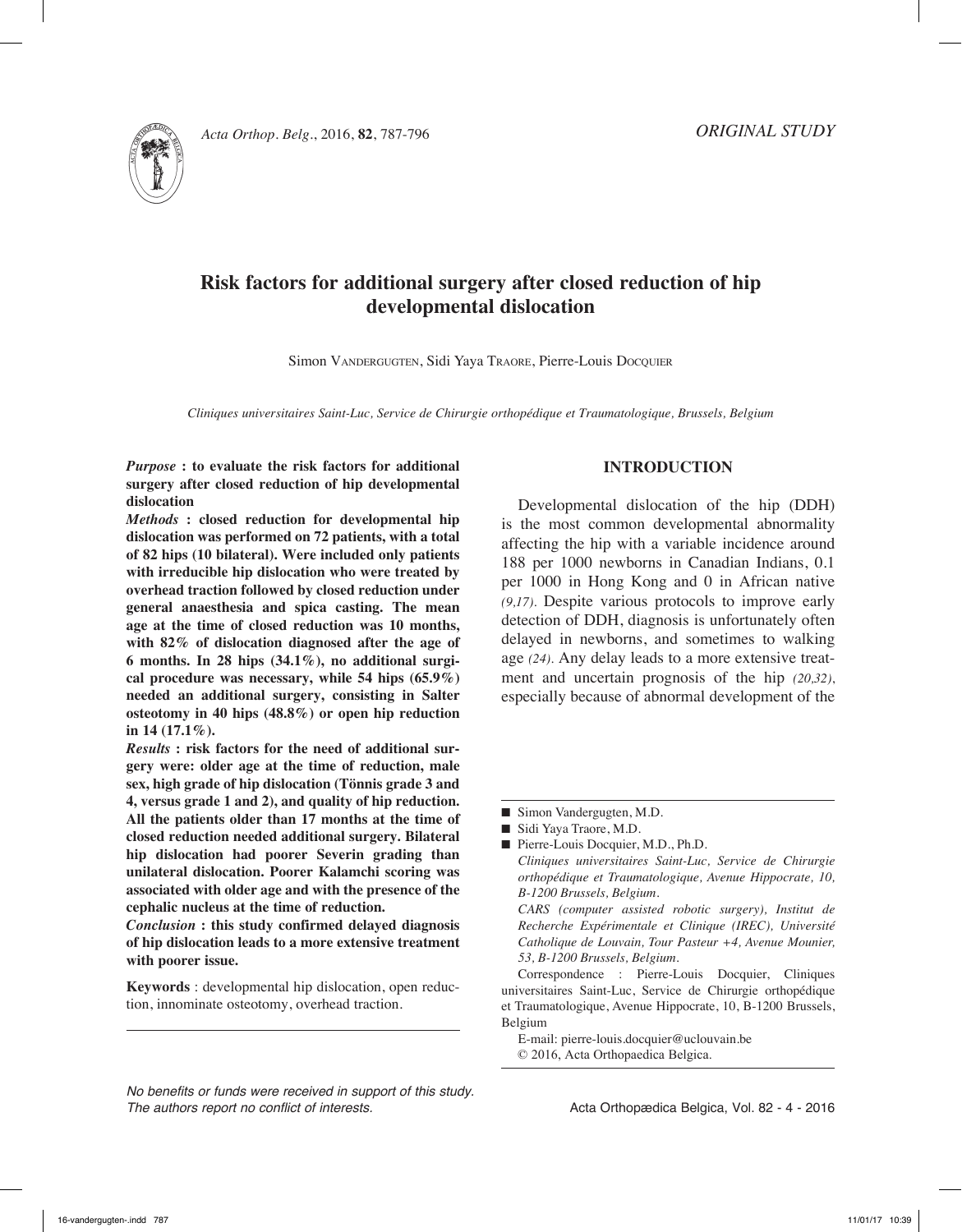femoral head and insufficient coverage related to the acetabulum *(4-5,24)*. Conversely, early reduction of femoral head with a good and concentric hip position will allow a normal hip development, resulting in a stable, functional and painless hip from adolescence to adult age *(8,13,18)*. The Salter innominate osteotomy is widely used for patients older than 18 months *(2)* but there is no consensus about ideal treatment.

Very long-term results after progressive orthopaedic reduction and innominate osteotomy *(16)* versus after open reduction and innominate osteotomy *(27)* show better survival rates after closed reduction.

In patients treated with closed reduction of the dislocated hip, some need further surgical procedures to correct residual dysplasia or for redislocation, while others do not. This is a retrospective study of a large series of patients with DDH treated by closed reduction aimed to find factors that can predict the future requirement for pelvic osteotomy or other surgeries (as capsulorrhaphy).

## **Materials and methods**

#### **Patients' series and treatment protocol**

Agreement from the local ethical committee was obtained. We carried out a retrospective study of patients having needed hip closed reduction between 1979 and 2012 in a single university hospital. Were included only patients with irreducible hip dislocation who were treated by overhead traction followed by closed reduction under general anaesthesia and spica casting. Were excluded patients with reducible hips treated with Pavlik harness as well as the patients directly operated by open reduction without attempt of closed reduction. Patients were also excluded if the medical records and radiographs were inadequate, if the duration of follow-up was less than 24 months after closed reduction or if the dislocation was not idiopathic (neurovascular disease, syndromic dislocation, etc…). The four-stage treatment protocol consisted in : a first period of around 7 days overhead traction, a second stage of closed reduction under general anaesthesia with a hip arthrogram and immobilisation with hip spica cast for an average time of 3 months, which is changed after 6 weeks at the third stage with a control hip arthrogram under general anaesthesia, the 4<sup>th</sup> stage consisted in determining the need of surgery based on radiological evolution.

#### **Radiological evaluation**

Pre-reduction grading of the hip dislocation was estimated using the grading system of Tönnis *(28)*. According to this classification, the capital femoral ossification center is medial to Perkin's line in

| Tönnis grade (position of the capital    | Number of hips $(\% )$ | Number of finally operated hip $(\%)$ |
|------------------------------------------|------------------------|---------------------------------------|
| femoral ossification center)             |                        | $(p=0.046)$                           |
| Grade 1 (medial to Perkin's line)        | $1(1.2\%)$             | $0(0\%)$                              |
| Grade 2 (lateral to Perkin's line)       | 41 $(50\%)$            | $23(50.1\%)$                          |
| Grade 3 (at the level of acetabular rim) | 33 $(40.2\%)$          | 24(72.7%)                             |
| Grade 4 (superior to acetabular rim)     | $7(8.5\%)$             | $7(100\%)$                            |

Table I. — Hip dislocation grading according to Tönnis

Table II. — Quality of arthrographic reduction according to Tönnis

| Tönnis grade (position of femoral head) | Number of hips $(\%)$ | Number of finally operated hip $(\%)(NS)$ |  |
|-----------------------------------------|-----------------------|-------------------------------------------|--|
| Grade 1 (fully reduced)                 | $49(59.8\%)$          | $ 30(61.2\%)$                             |  |
| Grade 2 (below the labrum but slightly  | $ 26(31.7\%)$         | $17(65.4\%)$                              |  |
| lateralised)                            |                       |                                           |  |
| Grade 3 (outside the acetabulum)        | $7(8.5\%)$            | $7(100\%)$                                |  |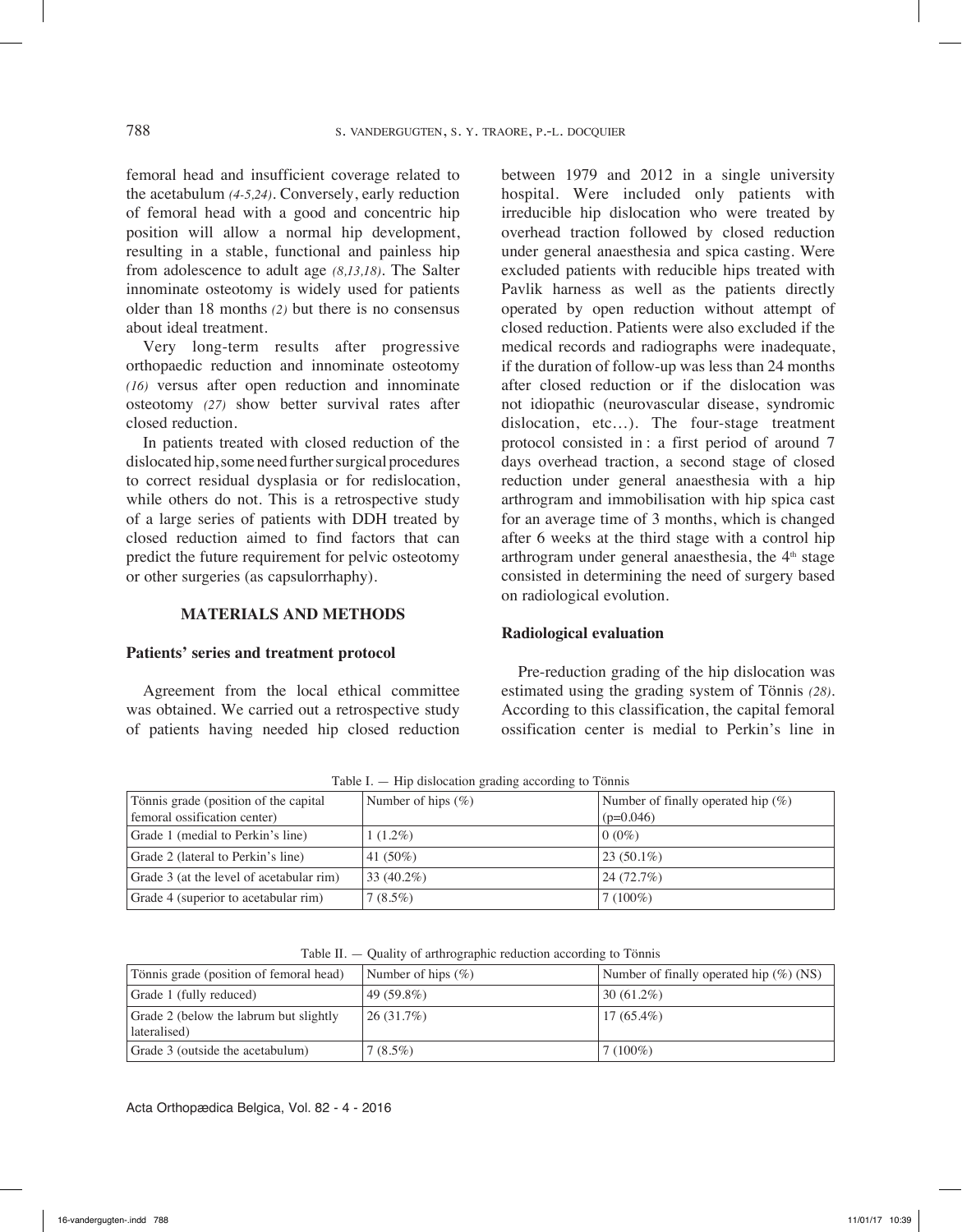|                                              | Radiographic Appearance                                                                       | Center-Edge Angle (CEA)                                                                                   | Number of hips $(\% )$ |
|----------------------------------------------|-----------------------------------------------------------------------------------------------|-----------------------------------------------------------------------------------------------------------|------------------------|
| Class I                                      | Normal                                                                                        | Ia: >19 $^{\circ}$ (6 to 13 years old); >25 $^{\circ}$ (>14 years old)                                    | $21(25.6\%)$           |
|                                              |                                                                                               | Ib: >15 to 19 $^{\circ}$ (6 to 13 years old); 20 to 25 $^{\circ}$ (>14 years old)                         | $6(7.3\%)$             |
| Class II                                     | Moderate deformity of                                                                         | IIa: >19 $\degree$ (6 to 13 years old); >25 $\degree$ (>14 years old)                                     | 40 (48.8%)             |
| femoral head, femoral neck, or<br>acetabulum |                                                                                               | IIb: >15 to 19 $^{\circ}$ (6 to 13 years old); 20 to 25 $^{\circ}$ (>14 years old)                        | $6(7.3\%)$             |
| Class III                                    | Dysplasia without subluxation                                                                 | $\langle 15^\circ (6 \text{ to } 13 \text{ years old}); \langle 20^\circ (>14 \text{ years old}) \rangle$ | $7(8.5\%)$             |
| Class IV                                     | IVa : Moderate subluxation                                                                    | $=0^{\circ}$                                                                                              | $2(2.4\%)$             |
|                                              | IV <sub>b</sub> : Severe subluxation                                                          | $\leq 0^{\circ}$                                                                                          | $\theta$               |
| Class V                                      | Femoral head articulates with<br>pseudo acetabulum in superior<br>part of original acetabulum |                                                                                                           | $\Omega$               |
| Class VI                                     | Redislocation                                                                                 |                                                                                                           | $\theta$               |

Table III. — Result of Severin classification

Table IV. — Result of Kalamchi and MacEwen classification for avascular necrosis (AVN)

| Kalamchi and MacEwen                                                             | Number of hips $(\% )$ | Number of finally operated hip $(\%)(NS)$ |
|----------------------------------------------------------------------------------|------------------------|-------------------------------------------|
| Grade 1 (ossification delay)                                                     | 56 (68.3%)             | $39(69.6\%)$                              |
| Grade 2 (lateral epiphysiodesis $\Rightarrow$ valgus)                            | $6(7.3\%)$             | 4(66.7%)                                  |
| Grade 3 (medial epiphysiodesis $\Rightarrow$ varus)                              | 3(3.7%)                | $1(33.3\%)$                               |
| Grade 4 (complete epiphysiodesis $\Rightarrow$ short neck and great   17 (20.7%) |                        | $10(58.8\%)$                              |
| trochanter ascension)                                                            |                        |                                           |

grade 1, lateral to the line in grade 2, at the level of acetabular rim in grade 3 and superior to acetabular rim in grade 4 (Table I).

The quality of arthrographic reduction of the hips was assessed using the grading system of Tönnis *(28)*: the femoral head is fully reduced in grade 1, the femoral head is below the labrum but slightly lateralized in grade 2 and the femoral head is not below the labrum and outside the acetabulum in grade 3 (Table II).

The postoperative outcome was graded on the basis of the most recent follow-up radiograph. Patient bone maturity was assessed by Risser test. To assess residual dysplasia, we used Severin classification for hip development *(23)*: the average center-edge angle (CEA) was measured and considered as "normal" if it was more than 25° (Table III). The presence and degree of osteonecrosis was determined using Kalamchi and MacEwen classification for avascular necrosis (AVN) *(6)*:

there is a simple ossification delay in grade 1, a lateral epiphysiodesis leading to valgus hip in grade 2, a medial epiphysiodesis leading to varus hip in grade 3 and a complete epiphysiodesis leading to a short femoral neck and a great trochanter ascension in grade 4 (Table IV).

## **Clinical evaluation**

The clinical hip function at latest follow-up was classified according to the criteria described by McKay *(1)*. In grade 1, there is a stable, painless hip, without limp, a negative Trendelenburg sign, and a full range of movement. In grade 2, there is stable, painless hip, with slight limp, a negative Trendelenburg sign, and a slight decrease in range of movement. In grade 3, there is stable, painless hip, limp, positive Trendelenburg sign, and limitation of movement. In grade 4, there is unstable or painful hip, or both; positive Trendelenburg sign (Table V).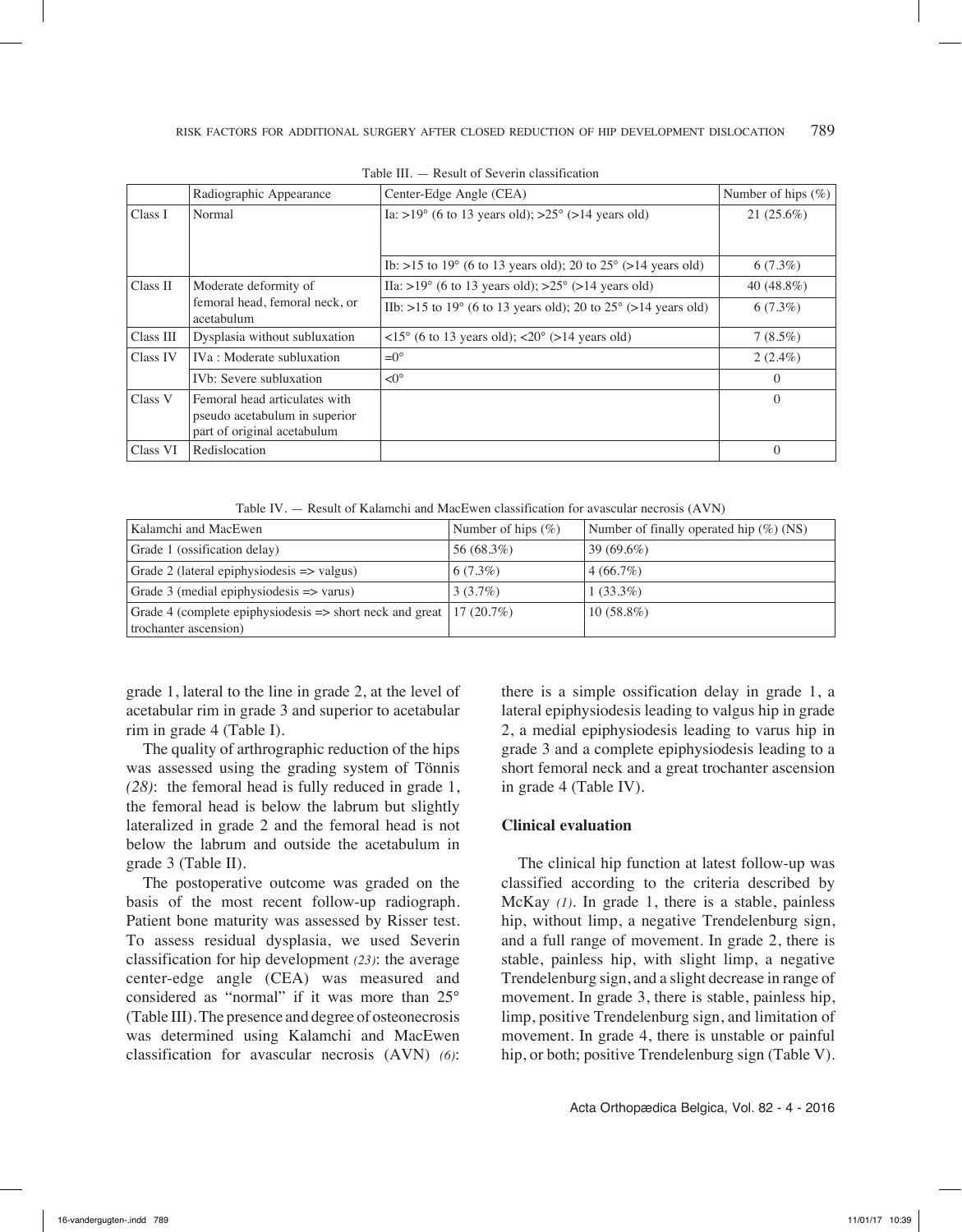## **Statistics**

Statistical analyses were conducted using SPSS® software (SPSS ® version 20.0, SPSS Inc., Chicago, Il, USA). A logistic regression with Cox model was performed. The different variables that were tested in the model were: gender, hip side, unilateral or bilateral, age at the time of reduction, pre-reduction traction or not, traction's time, presence of the femoral head ossification nucleus, pre-reduction grading of hip dislocation (Tönnis), and the spica cast's time. We grouped Tönnis 1 and 2 as low risk group and Tönnis 3 and 4 as high risk group.

Univariate analysis of variables was made to search the predictive factors for surgery. Only variables with a *p* value  $\leq 0.2$  were included in the multivariate model and were calculated using 95% confidence interval (CI). We also made Chisquare to test the factors having an impact on the functional results of the hip and the Kalamchi score. A *p* value less or equal to 0.05 was considered statistically significant.

#### **Results**

There were 65 girls and 7 boys (72 patients) and a total of 82 dislocated (10 bilateral). The mean age at the time of closed reduction was 10 months (range, 1 to 26 months), with 82% of dislocation diagnosed after the age of 6 months (extremes from 0.9 to 25 months). In 40% of patients, a previous attempt of closed reduction with Pavlik harness had been unsuccessful. In 62 patients (86%), a preoperative overhead traction was applied for a mean time of 10 days (range, 0 to 42 days). A core cephalic ossification center was present in 39 hips (48%) at the time of reduction. There were 36 left, 26 right and 10 bilateral hip dislocations.

The mean follow-up was 7 years (range, 24 months to 31 years). The average age at latest follow-up was 8 years (range, 3 to 33 years). In 28 hips, no surgical procedure was necessary (34.1%) (Fig. 1), while 54 hips (65.9%) needed surgical procedure (Fig. 2), consisting in Salter osteotomy in 40 hips (48.8%) and open reduction in 14 (17.1%). For 4 hips, a second additional surgery was necessary, consisting in Salter osteotomy in

Acta Orthopædica Belgica, Vol. 82 - 4 - 2016

1 hip, shelf acetabuloplasty in 2 hips and femoral varus osteotomy in 1 hip. In the non-operated group the mean age at the time of reduction was 5.4 months (range, 0.9 to 17 months), while it was 12.7 months (range, 2 to 26) in the operated group (p<0.0001, Mann-Whitney test). Result of univariate Cox regression for predictive factors of surgical procedure (Salter or open reduction) is summarized in Table 6. Only variables with a *p* value  $\leq 0.2$  were included in the multivariate model (Table VII).

#### **Radiological results**

– Reduction evaluation: Pre-reduction grading of the hip dislocation according to Tönnis is summarized in Table 1. Quality of arthrographic reduction of the hips according to Tönnis is summarized in Table 2. There were 52 patients rated Risser 0 (72.2%), 2 patients Risser 2 (2.8%), 1 patient Risser 3 (1.4%), 3 patients Risser 4 (4.2%) and 14 patients Risser 5 (19.4%). There was no Risser 1.

– Residual dysplasia evaluation: At latest follow-up the mean center-edge angle (CEA) was 27° (8 to 47°). Result of Severin classification is summarized in Table 3, there was no relationship between final CEA and age at the time of closed reduction (*p* value= 0.611). Influence of the different factors on the Severin classification was tested and only bilaterally had poorer Severin grading than unilaterality  $(p=0.016)$ .

– Avascular necrosis evaluation: Result of Kalamchi and MacEwen classification in Table 4.Three factors influence Kalamchi score: older age was associated with poorer scoring (p=0.003), traction prevents from AVN  $(p=0.030)$ , and the presence of the cephalic nucleus had poorer scoring  $(p=0.036)$ .

#### **Functional results**

Result of McKay's classification is in Table 5. All patients who were at skeletal maturity were McKay 1 (15 hips) or 2 (2 hips). Three factors negatively influence McKay scoring: bilateralism  $(p=0.015)$ , high Tönnis before reduction  $(p=0.025)$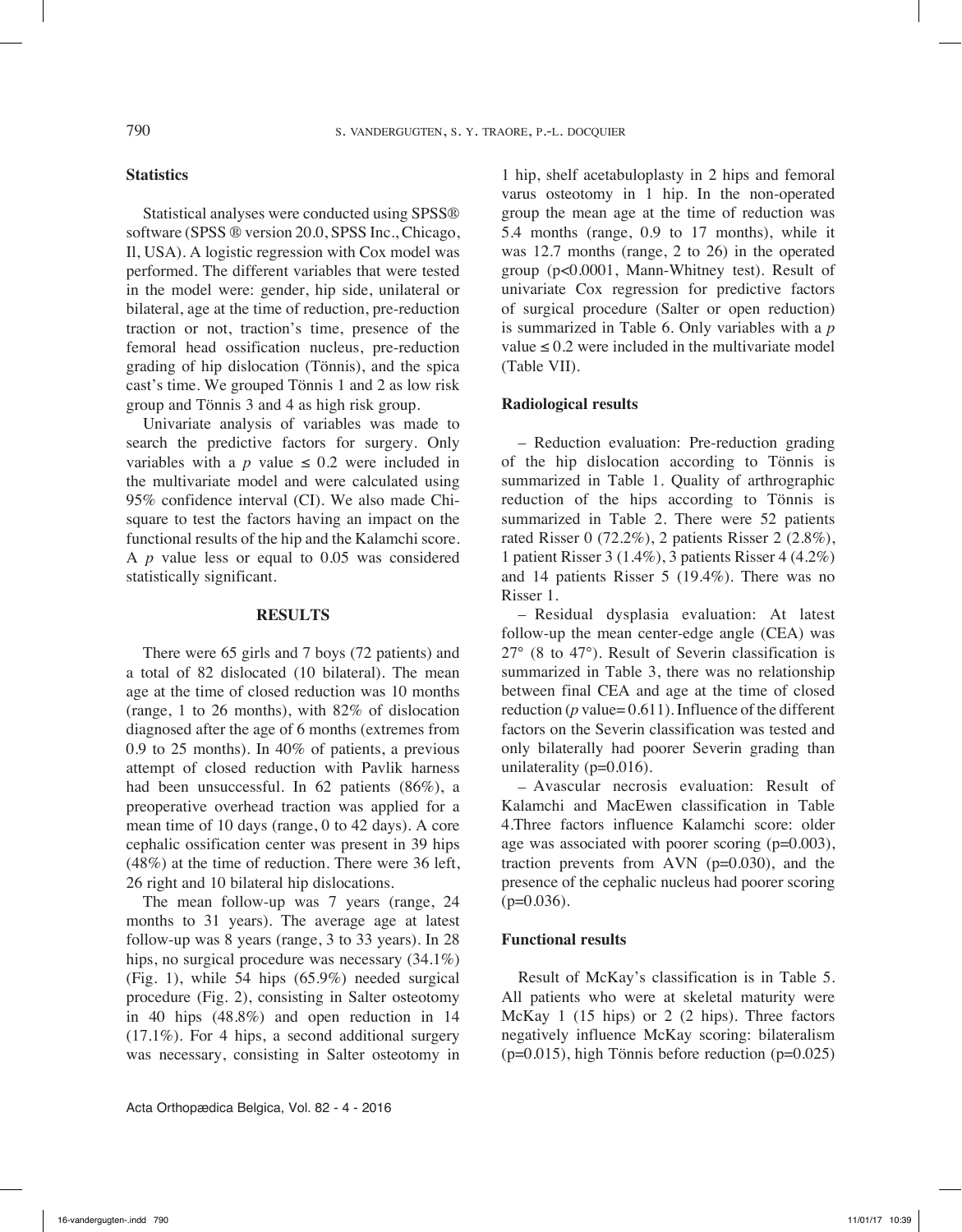

*Fig. 1.* — Example of a closed reduction without need of additional surgery. 2A-B. 4-month-old girl with right Tonnis-grade 2 hip dislocation. After 8-day-overhead traction, the hip was closely reduced. 1C. Reduction was scored grade 1. 1D: radiograph at the age of 11 months. 1E: radiograph at the age of 17 months. 1F: radiograph at the age of 3 years. 1G: radiograph at the age of 7 years and 6 months.

and number of traction days (p=0.047). Patients with poorer Severin scoring and poorer Kalamchi scoring also had poorer McKay scoring (p<0.001).

#### **Discussion**

#### **Influence of the age**

It is admitted that the final functional result after reduction of DDH depends on the age at the time of reduction *(11)*, with better results when the treatment was started before walking age *(16)*. In our series, all the patients older than 17 months at the

time of closed reduction needed additional surgery in the follow-up. Age at the time of reduction was found to be a statistically significant factor for future surgery (open reduction or Salter osteotomy) according to Malvitz *et al. (15)* and Bolland *et al. (3)*. The older the child at the time of reduction; the more the risk of additional surgery: the risk to have additional surgery was 1.1 times the age in months. There was no relationship between age at the time of the reduction and the coverage of the acetabulum (CEA) at latest follow-up in agreement with Terjesen *et al. (26)*. Conversely, Malvitz and Weinstein had better CEA results in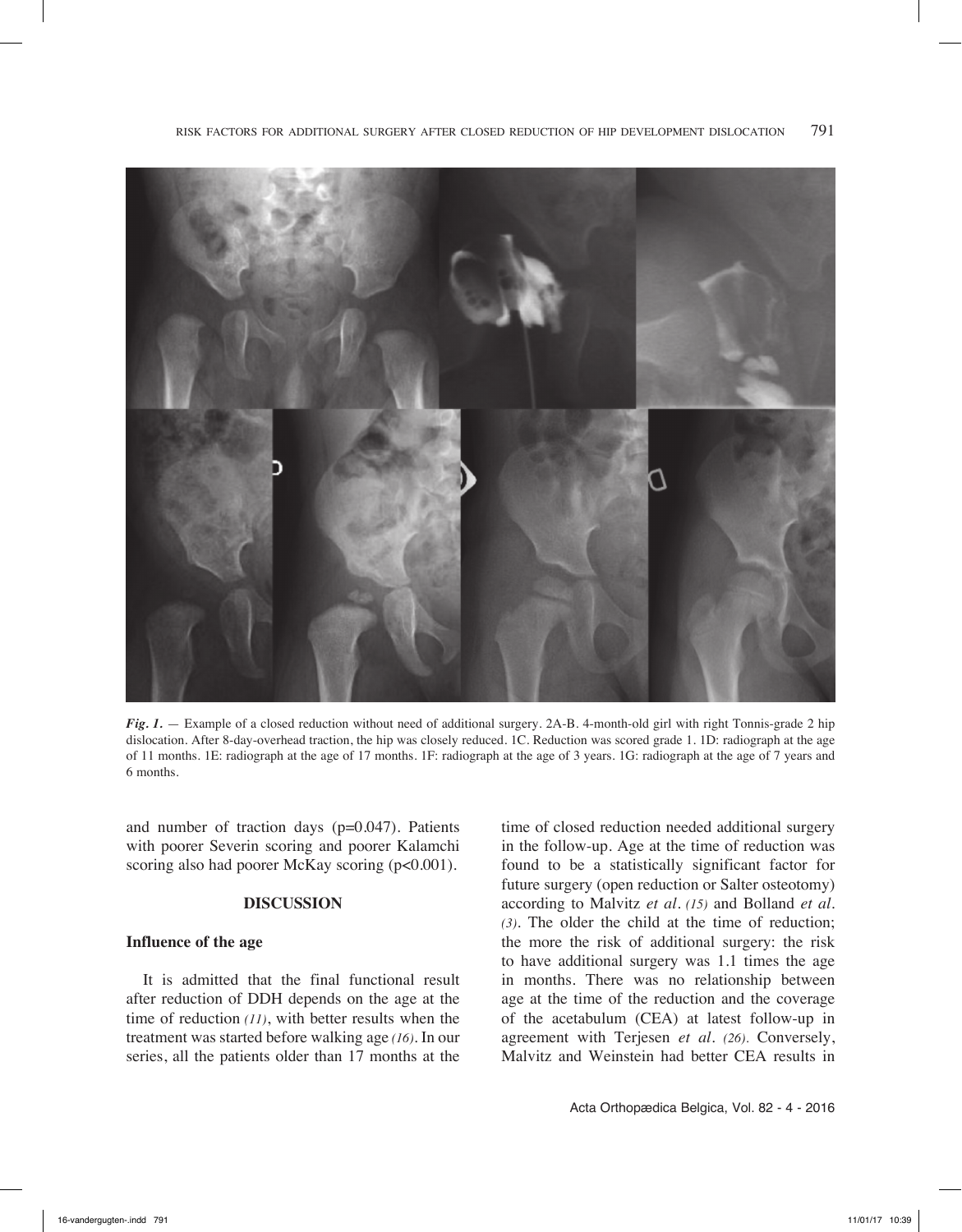younger patients *(15)*. The age appeared as a factor influencing the occurrence of AVN (p=0.003). For Weiner *et al.,* age less than one year old substantially reduces the incidence of AVN and prognosis is worse for the patient more than one year old *(30)*. Xu M *et al. (33)* found also that the age at the time of reduction was an important factor to predict the severity of AVN. Age did not appear to have significant influence on the Severin grade (p=0.06)*.*In general, the earlier the reduction of the hip the better its radiographic appearance, and hence the better its function *(10,15,31).*

#### **Influence of gender**

The gender of patients seemed to be a factor to lead to surgery in our study. The risk for the need of surgery was multiplied par 4.138 for the boys by comparison with the girls. Incidence of DDH is higher in girls, and that can be attributed to potentiation by endogenous estrogens produced by the female infant and the transiently increased ligamentous laxity in the perinatal period caused by high levels of circulating maternal hormones. The relaxin family has also been implicated *(14)*. We



*Fig. 2.* —Example of a closed reduction with further need of additional surgery. 1A-B. 7-month-old girl with right Tonnis-grade2 hip dislocation. After 8-day-overhead traction, a closed reduction was attempted. 1C. Reduction was scored grade 1. 1D: radiograph at the age of 12 months. 1E: radiograph at the age of 19 months. A Salter innominate osteotomy was performed at the age of 21 months. 1F: radiograph at the age of 2 years and 6 months. 1G: radiograph at the age of 6 years and 6 months.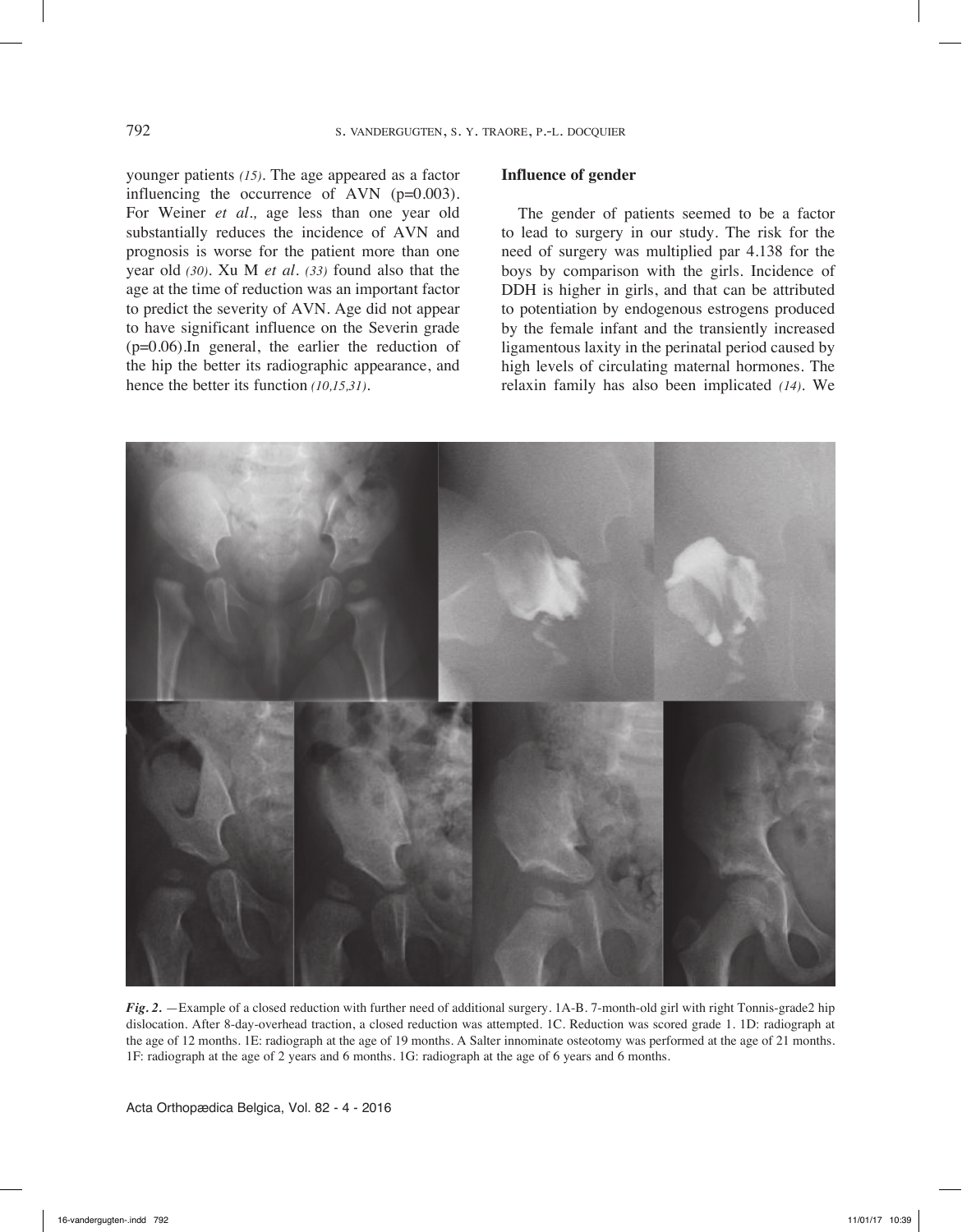| Mc Kay grade                                        | Number of hips $(\% )$ | Number of finally operated hip $(\%)(NS)$ |  |
|-----------------------------------------------------|------------------------|-------------------------------------------|--|
| Grade 1 (painless, full ROM)                        | 61 $(74.4\%)$          | $139(63.9\%)$                             |  |
| Grade 2 (slight limp, slight diminution of ROM)     | $16(19.5\%)$           | $13(81.2\%)$                              |  |
| Grade 3 (limp, trendelendburg sign, ROM limitation) | $5(6.1\%)$             | 2 $(40\%)$                                |  |
| Grade 4 (unstable or painful)                       | $0\%$                  | $0\%$                                     |  |

|--|

| <b>Variables</b>                           | <b>Hazard Ratio</b> | CI to $95\%$ | <i>p</i> value | $Chi-2$ |
|--------------------------------------------|---------------------|--------------|----------------|---------|
| <b>Sex</b>                                 | 2.940               | 1.397-6.188  | 0.005          | 0.086   |
| Age at the time of reduction               | 1.087               | 1.045-1.130  | 0.000          | 0.046   |
| Traction                                   | 1.492               | 0.674-3.302  | 0.324          | 0.170   |
| Number of traction's day                   | 1.075               | 1.036-1.115  | 0.000          | 0.099   |
| Presence of femoral head<br>nucleus        | 1.972               | 1.136-3.425  | 0.016          | 0.003   |
| Tönnis before reduction<br>(high/low risk) | 2.338               | 1.344-4.066  | 0.003          | 0.001   |
| Tönnis after reduction                     | 2.027               | 1.290-3.185  | 0.002          | 0.129   |
| Plaster's time                             | 0.988               | 0.674-1.475  | 0.988          | 0.288   |
| Bilateral                                  | 1.114               | 0.603-2.059  | 0.730          | 0.653   |
| Side treated                               | 0.960               | 0.664-1.387  | 0.826          | 0.724   |

Table VI. — Univariate Cox regression

Table VII. — Multivariate regression

| <b>Variables</b>                            | <b>Hazard Ratio</b> | CI to $95\%$ | $p$ value |
|---------------------------------------------|---------------------|--------------|-----------|
| <b>Sex</b>                                  | 4.138               | 1.826-9.379  | 0.001     |
| Age at the time of reduction                | 1.088               | 1.010-1.172  | 0.027     |
| Number of traction's days                   | 1.050               | 1.007-1.095  | 0.022     |
| Presence of cephalic nucleus                | 0.816               | 0.292-2.285  | 0.699     |
| Tönnis before reduction (high/<br>low risk) | 1.363               | 0.735-2.528  | 0.325     |
| Tönnis after reduction                      | 2.834               | 1.685-4.766  | 0.000     |

have no explanation for the higher need for surgery in boys.

## **Influence of overhead traction**

Preoperative traction was not found to be beneficial to avoid future surgery in univariate regression (p-value=0.130). In our study, there was statistically significant relationship between avascular necrosis classified according to Kalamchi-McEwen, preoperative traction  $(p=0.03)$  and the presence of the femoral head nucleus (p=0.036).

In the literature, overhead traction seems to reduce the risk of avascular necrosis by reducing stress on the cephalic nucleus *(7)*. The overhead traction can reduce the rate of severe growth disturbances *(25)*. For Weiner *et al.,* traction of twenty-one days or more substantially reduces the incidence of AVN *(30)*.

## **Influence of the time of spica cast**

The time of spica cast did not appear to influence the need of future surgery (p=0.99).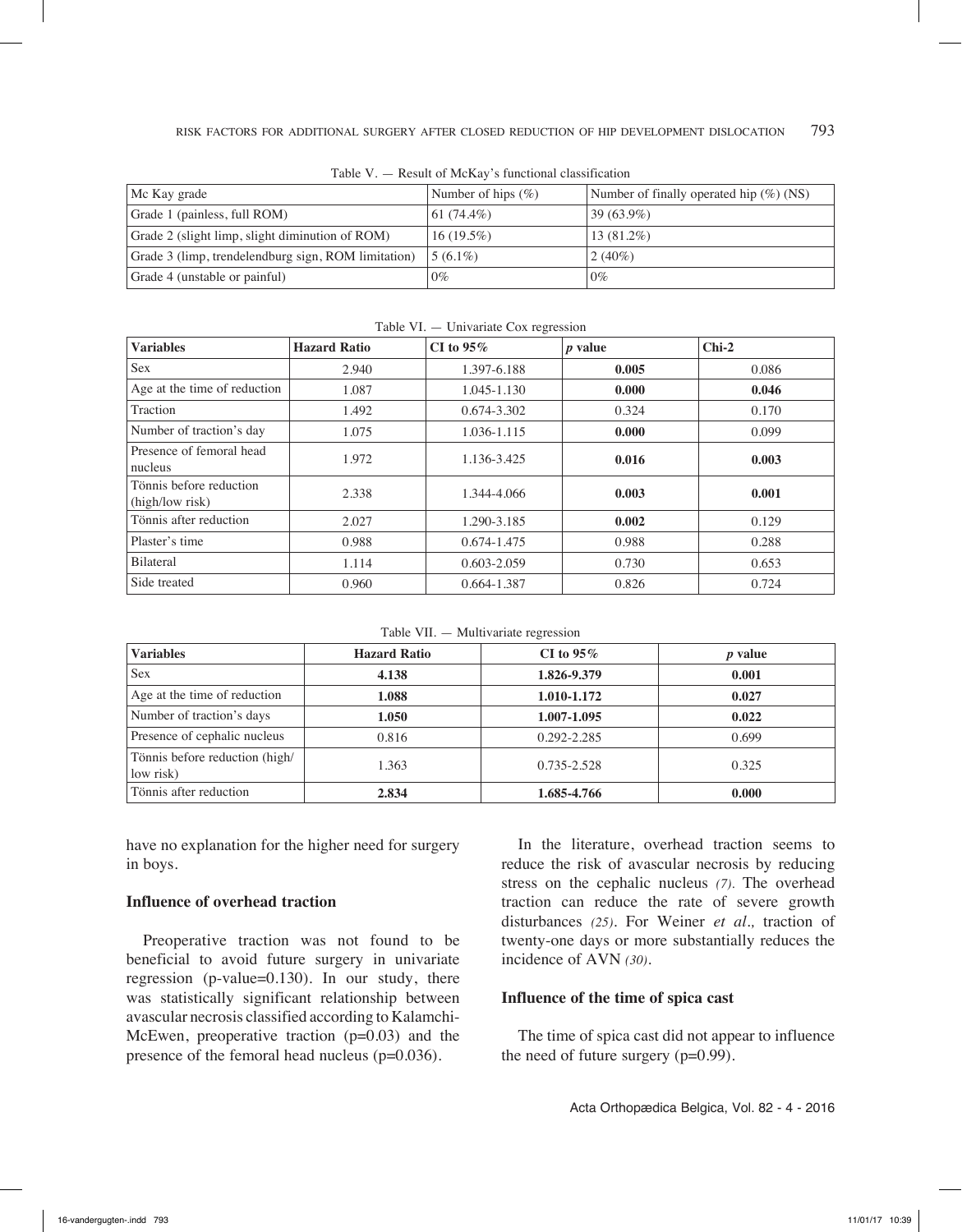#### **Influence of grade of dislocation**

The Tönnis grade of dislocation appeared to be significantly determining for the need for surgery. High grade dislocation (Tönnis grade 3 and 4) had higher risk for surgery compared to Tönnis grade 1 and 2 in the univariate model (p-value  $= 0,003$ ) and Chi-square test (p-value  $= 0,001$ ). Grade of dislocation did not influence the occurrence of avascular necrosis, according to Xu M *et al. (33)*, but influenced the clinical outcome with poorer clinical outcome in higher grades (3 and 4) (p-value  $= 0.025$ ).

## **Influence of the presence of the femoral head nucleus**

The presence of the femoral head nucleus was associated with more surgeries (according to univariate regression and Chi-square test), which is probably correlated with age. In a retrospective series, Luhmann *et al.* concluded that delaying the reduction of dislocated hip until the appearance of the ossification nucleus more than doubles the need for future surgery to make the hip as anatomically normal as possible *(12)*. In our series, the risk of avascular necrosis was higher in the presence of the ossifying nucleus, according to Segat *et al. (22)*. Roposch *et al. (19)* in a meta-analysis concluded that the presence of the femoral head ossific nucleus did not have significant effect on the development of AVN of any grade, but did have a protective effect on the more severe forms of the condition. Xu M *et al. (33)* did not find a relationship between severity of AVN and the presence of femoral head nucleus.

In our series the presence of the nucleus did not influence the clinical outcome.

# **Influence of Tönnis arthrographic reduction quality**

Reduction quality was found to be a predictive factor of future surgery  $(p=0.002)$ . This makes sense because earlier reduction is necessary for good development of acetabulum *(10)* and if the reduction is not adequate, development of acetabulum will not occur adequately. When the

grade of the quality of reduction increases, the risk is 2.8 times superior. This emphasizes once more that obtaining a concentric and stable reduction are probably the most important factors in determining the outcome of a dislocated hip. All patients with Tönnis grade 3 needed a surgery in the following weeks (100%) as the femoral head was not below the labrum and was outside the acetabulum. For some patients, the surgery was delayed until the patient was 10-month-old.

#### **Influence of bilateralism**

In our study, we found poorer Severin score in case of bilateralism of DDH (p = 0.016). Ryan *et al. (21)* reported that patients with bilateral DDH and an older age tended to have a poor radiographic outcome but Wang *et al.* found that children of walking age with bilateral and unilateral dysplasia treated with one-stage surgery had similar outcomes according to the Severin classification *(29)*.

#### **Influence on clinical outcome**

Number of traction's day, bilateralism, Tönnis before reduction, Severin grade and Kalamchi-McEwen score had statistically significant relationship with McKay functional scoring. Malvitz *et al.* reported a function deterioration with the time, even in the absence of disturbance of growth in the proximal end of the femur *(15)*.

The average CEA of patients at skeletal maturity was 33° (23 to 45). For the others patients, the average CEA were normal in average (25°) but could evolve because 73% of patients did not achieve skeletal maturity. The CEA does not seem to be an important factor for the prediction of the clinical outcome. This was observed by Morin *et al. (16)*. The same authors recommend progressive orthopaedic reduction rather than open reduction to avoid growth disturbance of the femoral head, which will lead many years later to premature osteoarthritis.

The limits of this study were: most of the patients did not reach skeletal maturity at the time of last follow-up, the use of several traction duration protocols. For some patients, the duration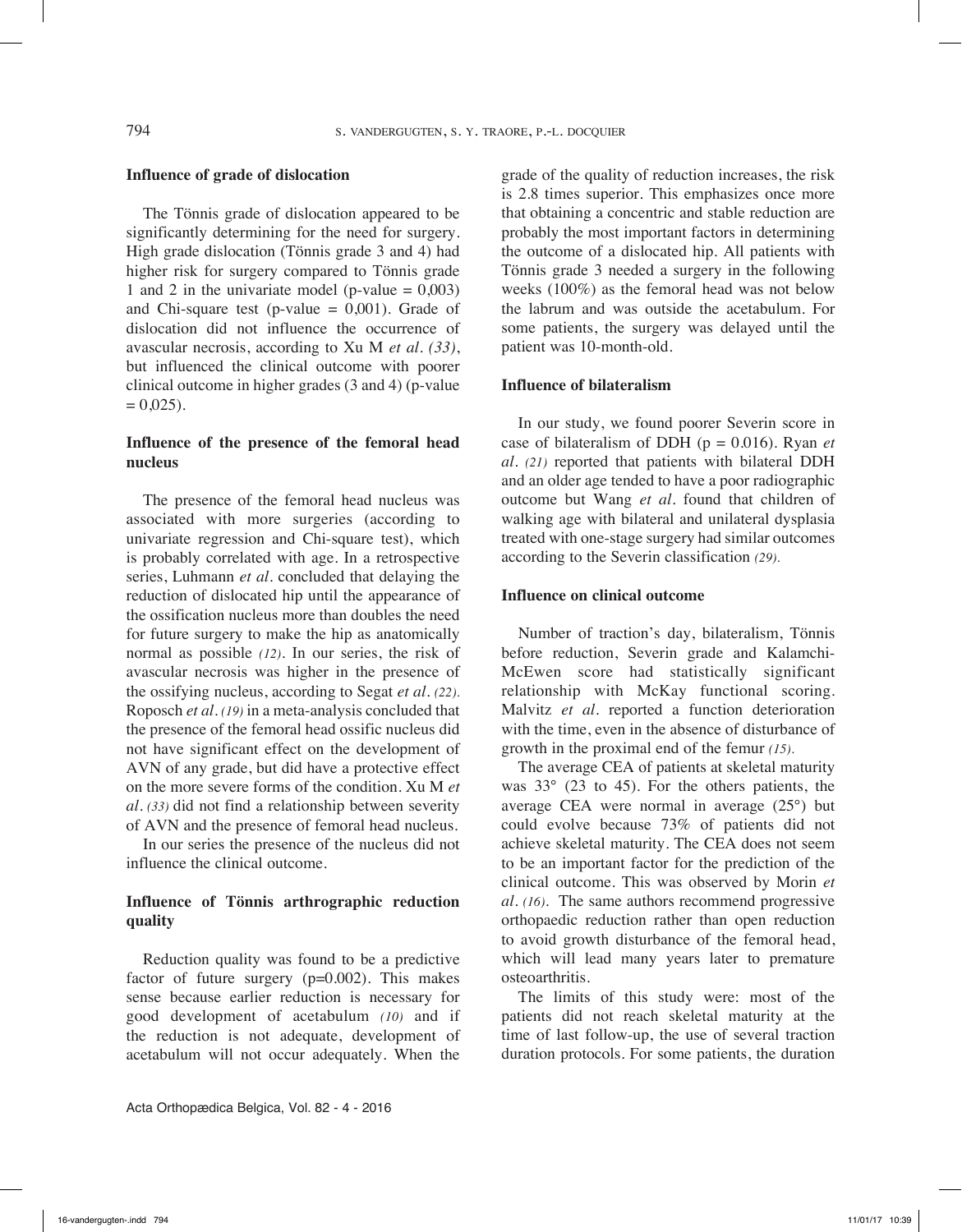of follow-up is not sufficient to judge the AVN or if a surgery will be needed to correct the residual dysplasia.

#### **Conclusion**

This study confirmed that late DDH diagnosis leads to a more extensive treatment. The quality of reduction is an important factor that may lead to a future surgery. Tönnis grade 3 and 4 had higher risk for surgery compared to Tönnis grade 1 and 2. All patients older than 17 months needed surgery to reduce the hip joint. The clinical outcome depends on the traction, the traction's day number, McKay scoring, and Severin scoring.

#### **References**

- **1. Barrett W P, Staheli L T, Chew D E**. The effectiveness of the Salter innominate osteotomy in the treatment of congenital dislocation of the hip. *J Bone Joint Surg Am* 1986 ; 68 (1) : 79-87.
- **2. Berkeley M E, Dickson J H, Cain T E, Donovan M M**. Surgical therapy for congenital dislocation of the hip in patients who are twelve to thirty-six months old. *J Bone Joint Surg Am* 1984 ; 66 (3) : 412-20.
- **3. Bolland B J, Wahed A, Al-Hallao S, Culliford D J, Clarke N M**. Late reduction in congenital dislocation of the hip and the need for secondary surgery: radiologic predictors and confounding variables. *J Pediatr Orthop* 2010 ; 30 (7) : 676-82.
- **4. Browne R S**. The management of late diagnosed congenital dislocation and subluxation of the hip-with special reference to femoral shortening. *J Bone Joint Surg Br* 1979 ; 61 (1) : 7-12.
- **5. Gabuzda G M, Renshaw T S**. Reduction of congenital dislocation of the hip. *J Bone Joint Surg Am* 1992 ; 74 (4) : 624-31.
- **6. Kalamchi A, MacEwen G D**. Avascular necrosis following treatment of congenital dislocation of the hip. *J Bone Joint Surg Am* 1980 ; 62 (6) : 876-88.
- **7. Kaneko H, Kitoh H, Mishima K, Matsushita M, Ishiguro N**. Long-term outcome of gradual reduction using overhead traction for developmental dysplasia of the hip over 6 months of age. *J Pediatr Orthop* 2013 ; 33 (6) : 628-34.
- **8. Kershaw C J, Ware H E, Pattinson R, Fixsen J A**. Revision of failed open reduction of congenital dislocation of the hip. *J Bone Joint Surg Br* 1993 ; 75 (5) : 744-9.
- **9. Kokavec M, Bialik V**. Developmental dysplasia of the hip. Prevention and real incidence. *Bratisl Lek Listy* 2007 ; 108  $(6) : 251-4.$
- **10. Lindstrom J R, Ponseti I V, Wenger D R**. Acetabular development after reduction in congenital dislocation of the hip. *J Bone Joint Surg Am* 1979 ; 61 (1) : 112-8.
- **11. Lisle R, Boekelaar M, Stannage K, Whitewood C**. Delayed diagnosis of developmental dislocation of the hip: the Western Australian experience. *ANZ J Surg* 2012 ; 82  $(9): 612-5.$
- **12. Luhmann S J, Bassett G S, Gordon J E, Schootman M, Schoenecker P L**. Reduction of a dislocation of the hip due to developmental dysplasia. Implications for the need for future surgery. *J Bone Joint Surg Am* 2003 ; 85-A (2) : 239-43.
- **13. Luhmann S J, Schoenecker P L, Anderson A M, Bassett G S**. The prognostic importance of the ossific nucleus in the treatment of congenital dysplasia of the hip. *J Bone Joint Surg Am* 1998 ; 80 (12) : 1719-27.
- **14. MacLennan A H, MacLennan S C**. Symptom-giving pelvic girdle relaxation of pregnancy, postnatal pelvic joint syndrome and developmental dysplasia of the hip. The Norwegian Association for Women with Pelvic Girdle Relaxation (Landforeningen for Kvinner Med Bekkenlosningsplager). *Acta Obstet Gynecol Scand* 1997 ; 76 (8) : 760-4.
- **15. Malvitz T A, Weinstein S L**. Closed reduction for congenital dysplasia of the hip. Functional and radiographic results after an average of thirty years. *J Bone Joint Surg Am* 1994 ; 76 (12) : 1777-92.
- **16. Morin C, Bisogno J, Kulkarni S, Morel G**. Treatment of late-presenting developmental dislocation of the hip by progressive orthopaedic reduction and innominate osteotomy. Our results with more than 30 years of follow up. *J Child Orthop* 2011 ; 5 (4) : 251-60.
- **17. Ortolani M**. Congenital hip dysplasia in the light of early and very early diagnosis. *Clin Orthop Relat Res* 1976 ;  $(119): 6-10.$
- **18. Pemberton P A**. Pericapsular Osteotomy of the Ilium for Treatment of Congenital Subluxation and Dislocation of the Hip. *J Bone Joint Surg Am* 1965 ; 47 : 65-86.
- **19. Roposch A, Stohr K K, Dobson M**. The effect of the femoral head ossific nucleus in the treatment of developmental dysplasia of the hip. A meta-analysis. *J Bone Joint Surg Am* 2009 ; 91 (4) : 911-8.
- **20. Rosendahl K, Markestad T, Lie R T**. Ultrasound screening for developmental dysplasia of the hip in the neonate: the effect on treatment rate and prevalence of late cases. *Pediatrics* 1994 ; 94 (1) : 47-52.
- **21. Ryan M G, Johnson L O, Quanbeck D S, Minkowitz B**. One-stage treatment of congenital dislocation of the hip in children three to ten years old. Functional and radiographic results. *J Bone Joint Surg Am* 1998 ; 80 (3) : 336-44.
- **22. Segal L S, Boal D K, Borthwick L, Clark M W, Localio A R, Schwentker E P**. Avascular necrosis after treatment of DDH: the protective influence of the ossific nucleus. *J Pediatr Orthop* 1999 ; 19 (2) : 177-84.
- **23. Severin E**. Contribution to the knowledge of congenital dislocation of the hip joint: late results of closed reduction